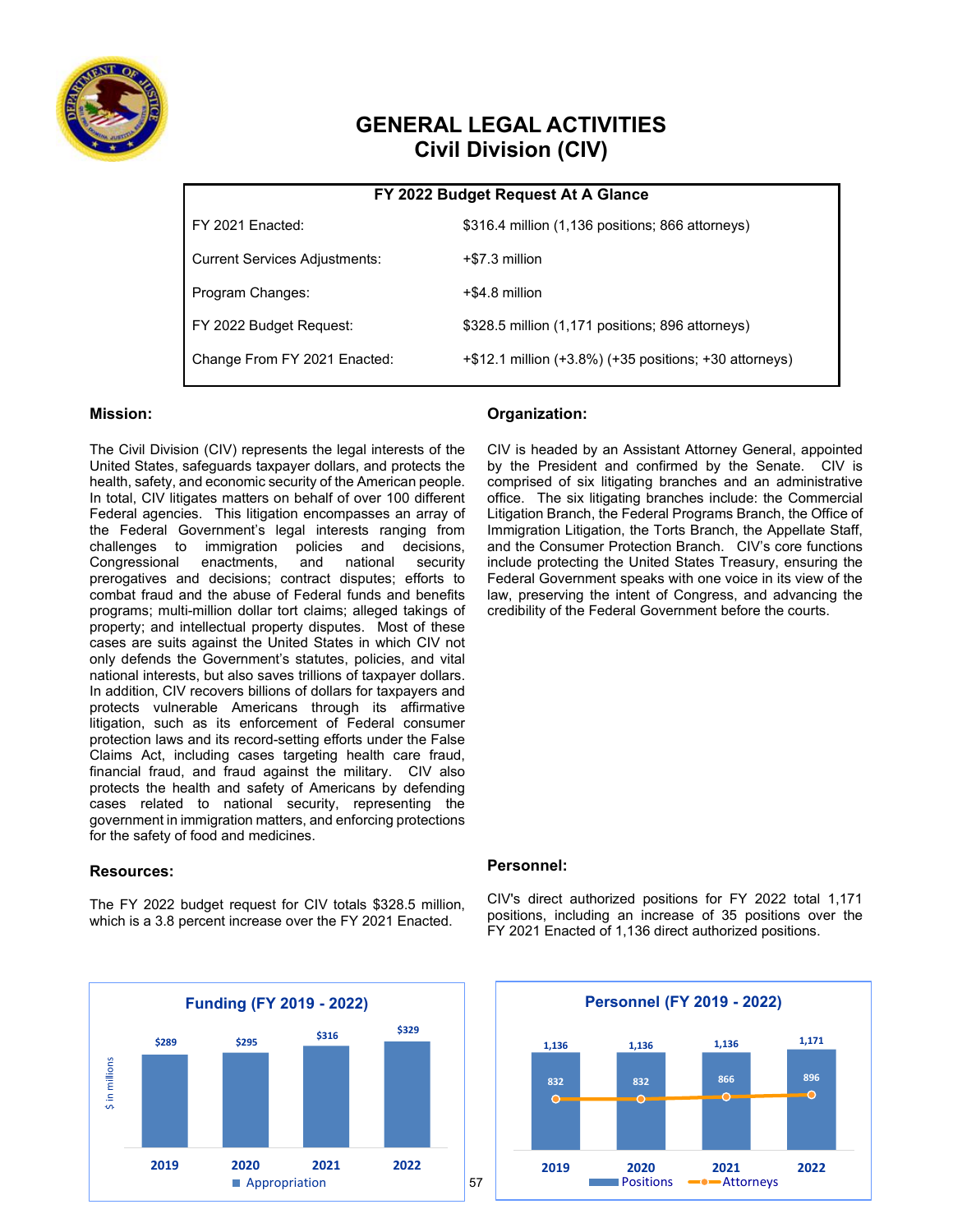#### **FY 2022 Strategy:**

CIV will continue to represent the legal interests of the United States, safeguard taxpayer dollars, and protect the health, safety, and economic security of the American people.

The vast majority of CIV's work (approximately 85 percent) is defensive litigation: legal challenges to Federal activities, including the COVID-19 pandemic response, as well as tort, contract, and other suits against the United States seeking monetary damages or injunctive relief. Opposing parties file constitutional, contractual, and accident liability challenges, and many other lawsuits against the United States in domestic and foreign courts. Opponents decide the time, nature, and location of the claim. Once litigation commences, the Federal Government must respond to the suit, lest it face default judgments or sanctions. The underlying events that give rise to litigation are typically beyond the Civil Division's control, are unpredictable or even unknowable, and CIV must vigorously represent the Federal Government in these increasingly complex matters in fast-moving and consequential cases, often against aggressive and well-litigated challengers.

In its affirmative litigation, CIV recovers billions of dollars for the United States. In FY 2020 alone, CIV secured over \$6.1 billion in settlements, judgements, fines, and restitution for the Federal Government in health care fraud, financial fraud, and other affirmative civil and criminal cases. CIV secured an unprecedented \$5.0 billion civil penalty from Facebook for security fraud against its users. CIV has played a leading role in these Administration and Department priorities and has been at the forefront of pursuing fraud associated with the COVID-19 pandemic. This includes a focus on cases against those who market unsafe or fraudulent products and services such as the sale of false, unapproved, misbranded, and counterfeit treatments, preventions, and vaccines; improper prescribing of medications; counterfeit and misrepresented personal protective equipment; counterfeit, unapproved, and misrepresented COVID-19 test kits; and pursuing fraud associated with pandemic financial relief programs.

CIV continues its ongoing commitment to pursue financial fraud and to combat health care fraud. Fraud cases are complex, require teams of dedicated attorneys and support staff, and necessitate extensive technology resources to assist in the billions of pages of discovery materials. CIV will continue to use innovative and advanced litigating strategies and tools and employ top-notch attorneys to ensure the Department's continued success in litigation.

Finally, outside of traditional litigation, CIV administers three compensation programs: the Radiation Exposure Compensation Program, the Victim Compensation Program, and the Vaccine Injury Compensation Program.

#### **FY 2022 Program Changes:**

**COVID-19 Litigation:** \$4.8 million and 35 positions (30 attorneys) This initiative seeks to address the substantial additional workload associated with the COVID-19 pandemic, which is anticipated to result in far-reaching and long-term effects on society and the economy. Funding

supports temporary positions to address this workload.

The COVID-19 global pandemic is affecting nearly every area of CIV's practice. As of March 2021, the Division has taken on 1,179 COVID-related cases (including personally and jointly handled cases, monitored cases, and delegated cases). CIV is defending the United States, its agencies, and its officers in 657 open and time-sensitive matters concerning essential elements of its pandemic response, such as drug approvals and restrictions, the temporary eviction moratorium, COVID-19-related immigration and travel limitations, loan programs for pandemic relief, and the disbursement of pandemic relief funds. It is also defending against suits involving ordinary government operations made difficult by the threat of COVID-19, including suits by Federal employees seeking additional risk-related pay. CIV also handles affirmative civil enforcement matters arising from the COVID-19 pandemic, including investigations of alleged fraud in connection with the disbursement of trillions of dollars in relief funds through a wide array of government programs. As of the end of March 2021, 474 defendants have been publicly charged with criminal offenses based on fraud schemes connected to the COVID-19 pandemic, involving attempts to obtain over \$569.0 million from the U.S. Government and<br>unsuspecting individuals. Given the government-wide Given the government-wide effort to revise regulatory programs and disburse enormous sums of loans and grants, the number and type of COVID-19-related cases filed against the government is expected to grow exponentially.

These funds will allow for CIV's continued efforts in a myriad of aspects of the Nation's response to the pandemic and its impacts, contributing to the protection of the most vulnerable Americans, the defense of the government's interests and those of the Federal fisc, and the pursuit of those who seek to exploit the national emergency to take advantage of the government or their fellow Americans. There are no current services for this initiative.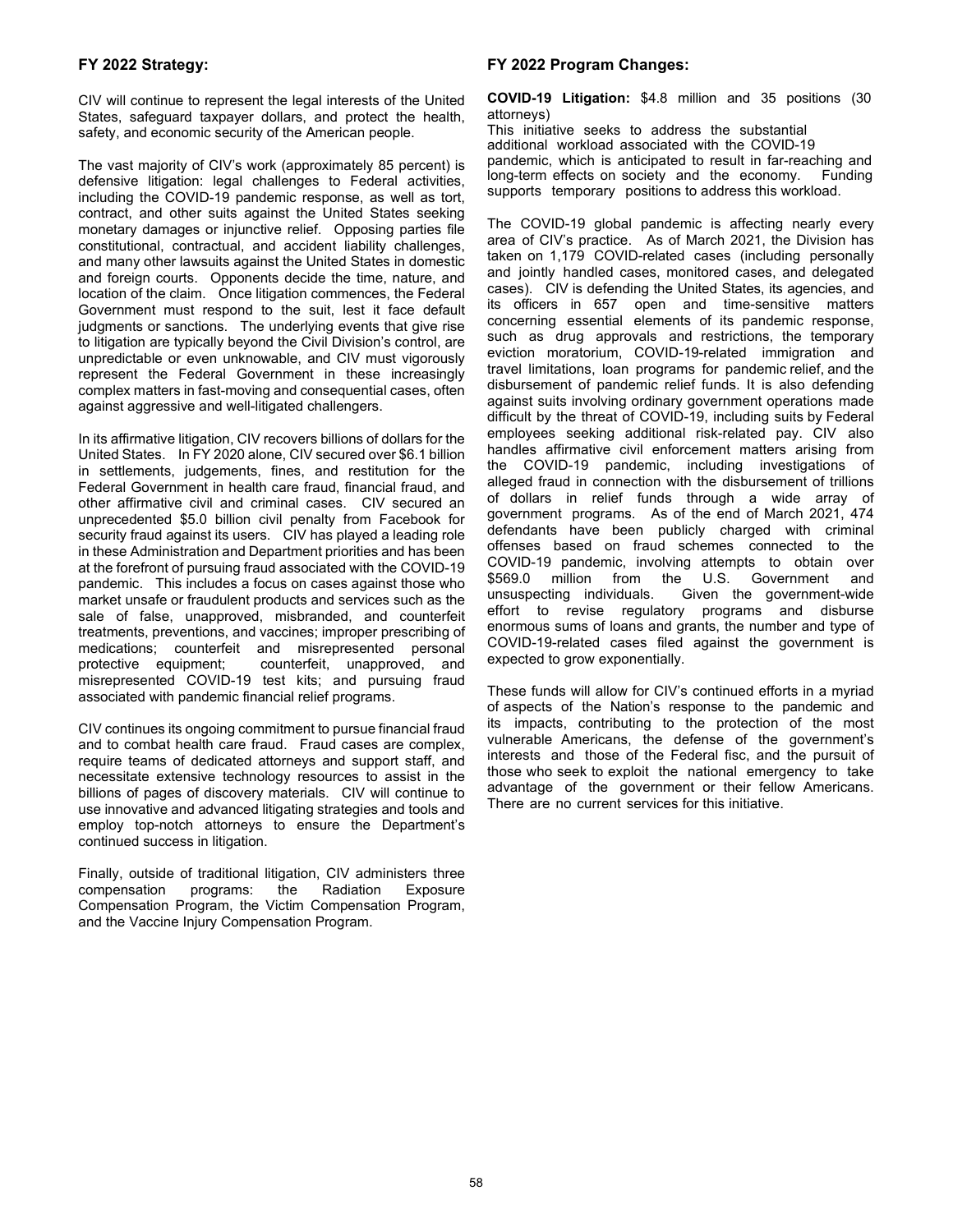## **Civil Division**

(Dollars in Thousands)

|                                    |       | <b>Civil Division</b> |         |  |
|------------------------------------|-------|-----------------------|---------|--|
|                                    | Pos   | FTE.                  | Amount  |  |
| 2020 Appropriation                 | 1,136 | 1,037                 | 295,084 |  |
| 2021 Enacted                       | 1,136 | 1,136                 | 316,438 |  |
| 2022 Request                       | 1,171 | 1,154                 | 328,537 |  |
| Change 2022 from 2021 Enacted      | 35    | 18                    | 12,099  |  |
| <b>Technical Adjustments</b>       |       |                       |         |  |
| <b>Total Technical Adjustments</b> | 0     | 0                     | 0       |  |
| <b>Base Adjustments</b>            |       |                       |         |  |
| Pay & Benefits                     | 0     | 0                     | 6,817   |  |
| Domestic Rent & Facilities         | 0     | 0                     | 712     |  |
| Foreign Expenses                   |       |                       | $-185$  |  |
| <b>Total Base Adjustments</b>      |       |                       | 7,344   |  |
| 2022 Current Services              | 1,136 | 1,136                 | 323,782 |  |
| <b>Program Changes</b>             |       |                       |         |  |
| Increases:                         |       |                       |         |  |
| COVID-19 Litigation                | 35    | 18                    | 4,755   |  |
| Subtotal, Program Increases        | 35    | 18                    | 4,755   |  |
| Decreases:                         |       |                       |         |  |
| <b>Subtotal, Program Decreases</b> | 0     | 0                     | 0       |  |
| <b>Total Program Changes</b>       | 35    | 18                    | 4,755   |  |
| 2022 Request                       | 1,171 | 1,154                 | 328,537 |  |